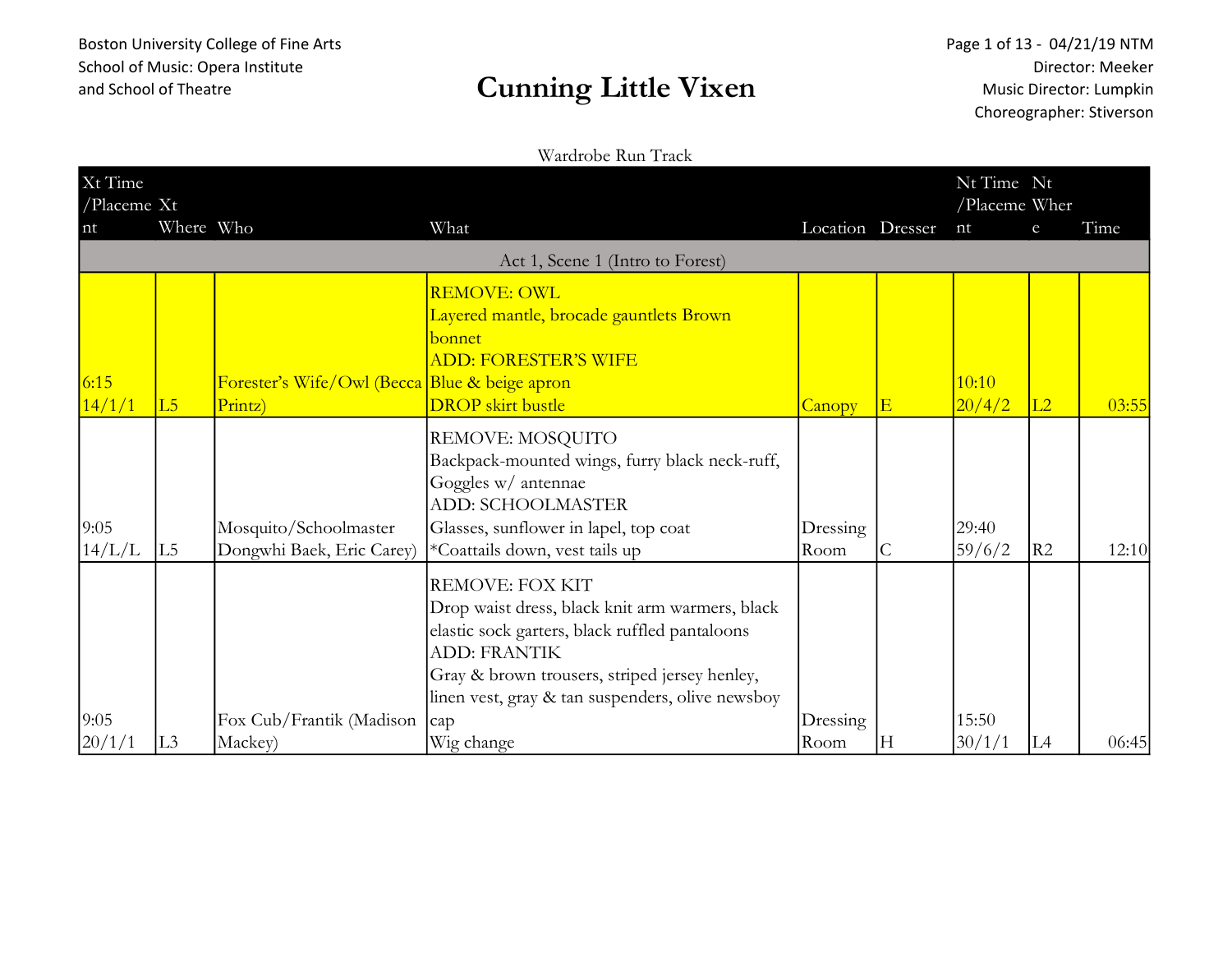### and School of Theatre and School of Theatre

Page 2 of 13 - 04/21/19 NTM Director: Meeker Music Director: Lumpkin Choreographer: Stiverson

| 9:05<br>20/1/1 | L3             | Fox Cub/Pepik (Elizabeth<br>Finnen)               | <b>REMOVE: FOX KIT</b><br>Gauzy floral dress, black fingerless mitts, orange<br>knit vest, black cotton stockings, black elastic sock<br>garters, black ruffled pantaloons<br>ADD: PEPIKBlue socks, olive knee-length<br>overalls, plaid shirt, gray & brown newsboy cap<br>Wig change                                                                                 | Dressing<br>Room | lН            | 15:50<br>30/1/1 | L4             | 06:45 |
|----------------|----------------|---------------------------------------------------|------------------------------------------------------------------------------------------------------------------------------------------------------------------------------------------------------------------------------------------------------------------------------------------------------------------------------------------------------------------------|------------------|---------------|-----------------|----------------|-------|
| 9:25<br>20/3/3 | L <sub>4</sub> | Grasshopper/Chicken/Cub<br>(Anna Carolina Pelaes) | <b>REMOVE: GRASSHOPPER</b><br>Yellow stockings, white camisole, green<br>breeches,<br>green tailcoat, green quilted collar, black shoes,<br>green canvas spats<br>Headband w/ antennae<br><b>ADD: HEN</b><br>Muslin petticoat w/attached smock, off-white<br>bloomers, ankle boots, burgundy legwarmers,<br>black cotton stockings (under legwarmers)<br>Wig w/ bonnet | Dressing<br>Room | <sub>IG</sub> | 21:15<br>37/4/1 | R5             | 11:50 |
| 9:25<br>20/3/3 | L4             | Marie Iacoviello)                                 | <b>REMOVE: CRICKET</b><br>Tan & black stockings, brown breeches, brown<br>tailcoat w/ silk dickie, tie, long leather claws,<br>oxfords<br>Brown headband w/antennae, wig<br><b>ADD: HEN</b><br>Cricket/Chicken/Cub (Ann-Off-white bloomers, layered petticoat dress, red<br>stockings, brown heeled boots, wig w/ bonnet                                               | Dressing<br>Room | <sub>IG</sub> | 21:15<br>37/4/1 | R <sub>5</sub> | 11:50 |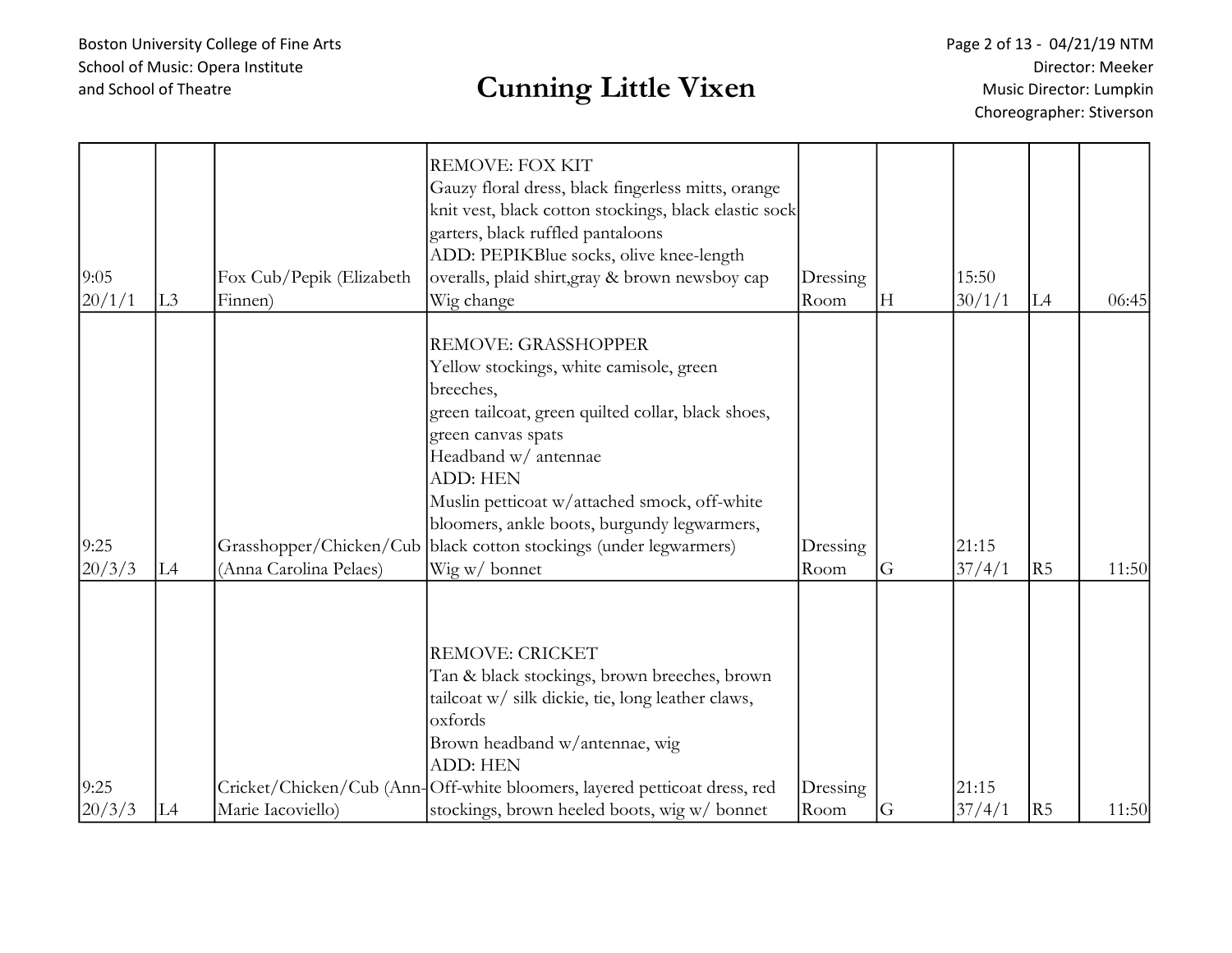| 9:47<br>20/4/3  | R1 | Graves)                                        | REMOVE: DRAGONFLY<br>Iridescent wings w/ leather harness, black zip<br>combat boots, purple iridescent flight cap<br>ADD: HEN<br>Off-white bloomers, layered petticoat dress, off-<br>Dragonfly/Chicken (Jessica   white bonnet, brownheeled boots<br>Wig w/ bonnet | Dressing<br>Room |              | 21:15<br>37/4/1  | R5             | 11:28    |
|-----------------|----|------------------------------------------------|---------------------------------------------------------------------------------------------------------------------------------------------------------------------------------------------------------------------------------------------------------------------|------------------|--------------|------------------|----------------|----------|
| 9:47<br>20/4/3  | R1 | Dragonfly/Chicken (Olivia<br>Ericsson)         | <b>REMOVE: DRAGONFLY</b><br>Iridescent wings w/ leather harness, black zip<br>combat boots, purple iridescent flight cap<br><b>ADD: HEN</b><br>Off-white bloomers, layered petticoat dress,<br>brown heeled boots, wig w/ bonnet                                    | Dressing<br>Room |              | 21:15<br>37/4/1  | R5             | 11:28    |
| $9:47 - 20/4/3$ |    | TRACK DRAGONFLY (black zip combat boots) shoes |                                                                                                                                                                                                                                                                     |                  |              |                  |                |          |
|                 |    |                                                | Act 1, Scene 2 (Farmhouse)                                                                                                                                                                                                                                          |                  |              |                  |                |          |
| 9:58<br>20/L/L  | R3 | $\mathbf D$                                    | <b>REMOVE: BLUE JAY</b><br>Black & white shirt, ruffled jabot, blue plaid coat,<br>wig<br><b>ADD: ROOSTER</b><br>Cropped jacket, cognac gauntlet gloves (w/<br>fishnet gloves underdressed), red necktie, wool<br>skullcap w/cockscomb                              | Dressing<br>Room | $\mathbf{D}$ | 21:15<br>37/4/1  | R <sub>2</sub> | 11:17    |
| 11:00<br>21/4/5 | L2 | Young Vixen/Fox Cub<br>(Caroline Bourg)        | <b>REMOVE: YOUNG VIXEN</b><br>Patchwork sweater coat (into box), white dress<br>ADD: FOX KIT<br>Wig change                                                                                                                                                          | Dressing<br>Room | H            | 60:30<br>129/2/1 | L <sub>5</sub> | 49:30:00 |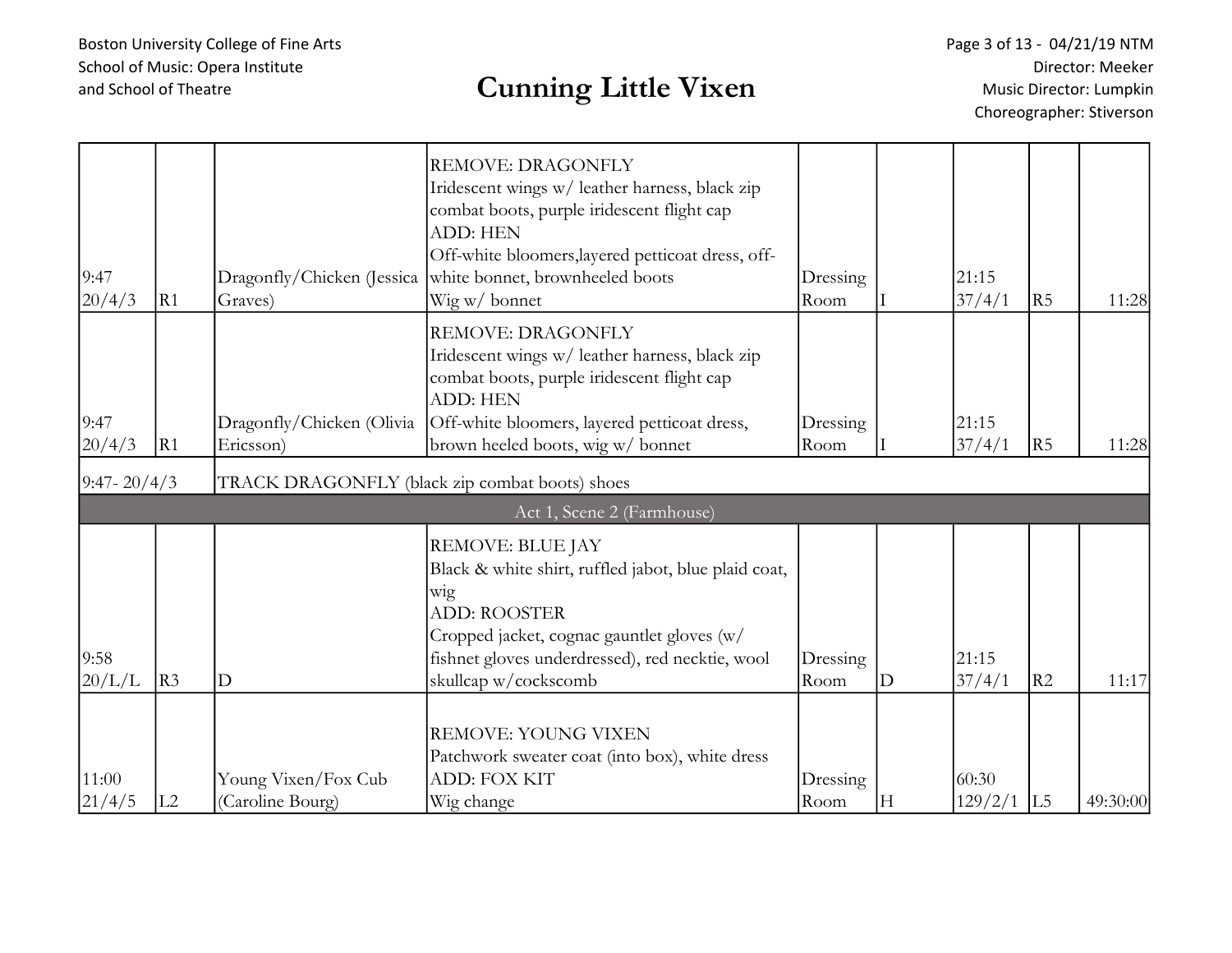# and School of Theatre Cunning Little Vixen

| 17:45<br>34/2/2 | L2             | Fox Cub/Frantik (Madison<br>Mackey)     | <b>REMOVE: FRANTIK</b><br>Gray & brown trousers, striped jersey henley,<br>linen vest, gray & tan suspenders, olive newsboy<br>cap<br><b>RESTORE: FOX KIT</b><br>Drop waist dress, black knit warmers, black elastic<br>sock garters, black ruffled pantaloons<br>Wig change                         | Dressing<br>Room | H | 60:30<br>$128/2/4$ L5 |    | 42:45:00 |
|-----------------|----------------|-----------------------------------------|------------------------------------------------------------------------------------------------------------------------------------------------------------------------------------------------------------------------------------------------------------------------------------------------------|------------------|---|-----------------------|----|----------|
| 17:45<br>34/2/2 | L2             | Fox Cub/Pepik (Elizabeth<br>Finnen)     | REMOVE: PEPIKBlue socks, olive knee-<br>length overalls, plaid shirt, gray & brown newsboy<br>cap<br><b>RESTORE: FOX KIT</b><br>Gauzy floral dress, black<br>fingerless mitts, orange knit<br>vest, black cotton stockings,<br>black elastic sock garters,<br>black ruffled pantaloons<br>Wig change | Dressing<br>Room | H | 60:30<br>$127/1/3$ L5 |    | 42:45:00 |
| 25:00<br>46/4/2 | R <sub>3</sub> | <b>Blue Jay/Rooster (Rose</b><br>Lewis) | <b>REMOVE: ROOSTER</b><br>Cropped jacket, cognac gauntlet gloves, red<br>necktie, wool skullcap w/cockscomb<br><b>RESTORE: BLUE JAY</b><br>Black & white shirt, ruffled jabot, blue plaid coat<br>Wig                                                                                                | R5               | D | 27:15<br>52/5/1       | R5 | 02:15    |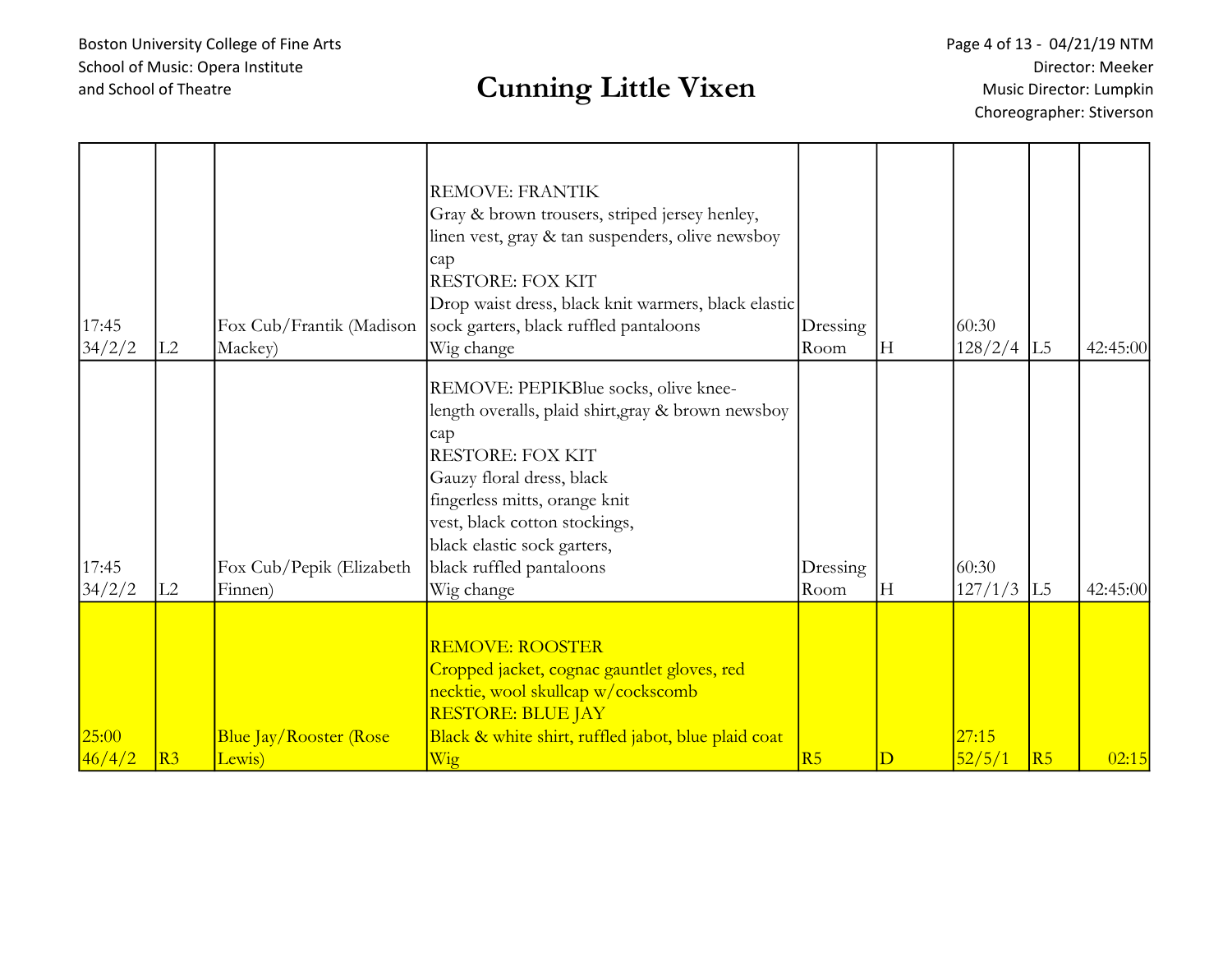### and School of Theatre and School of Theatre

Page 5 of 13 - 04/21/19 NTM Director: Meeker Music Director: Lumpkin Choreographer: Stiverson

| 47/3/3<br>R5                     |                                                | Wig w/ bonnet                                                                                                                                                                                              |    |        |                 |       |
|----------------------------------|------------------------------------------------|------------------------------------------------------------------------------------------------------------------------------------------------------------------------------------------------------------|----|--------|-----------------|-------|
|                                  |                                                | <b>RESTORE: DRAGONFLY</b><br>Dragonfly/Chicken (Jessica Indescent wings w/ leather harness, black zip                                                                                                      |    | 27:05  |                 |       |
|                                  | Graves)                                        | combat boots, purple iridescent flight cap                                                                                                                                                                 | L4 | 52/4/5 | $\overline{L4}$ | 01:30 |
|                                  | Dragonfly/Chicken (Olivia                      | <b>REMOVE: HEN</b><br>Off-white bloomers, layered petticoat dress,<br>off-white bonnet, brown heeled boots<br>Wig w/ bonnet<br><b>RESTORE: DRAGONFLY</b><br>Iridescent wings w/ leather harness, black zip |    | 27:05  |                 |       |
| 47/3/3<br>R5                     | Ericsson)                                      | combat boots, purple iridescent flight cap                                                                                                                                                                 | L1 | 52/4/5 | L1              | 01:30 |
|                                  |                                                | <b>BOC IN-Scene Shift</b>                                                                                                                                                                                  |    |        |                 |       |
| 26:15<br>50/L/L<br>Printz)<br>L2 | Forester's Wife/Owl (Becca HAND OFF magnifying | <b>REMOVE: FORESTER'S WIFE</b><br>Blue & beige apron<br><b>RESTORE: OWL</b><br>Layered mantle, brocade gauntlets Brown bonnet<br><b>Bustle dress in front</b><br>glass from USL prop table                 | L5 | 27:30  |                 |       |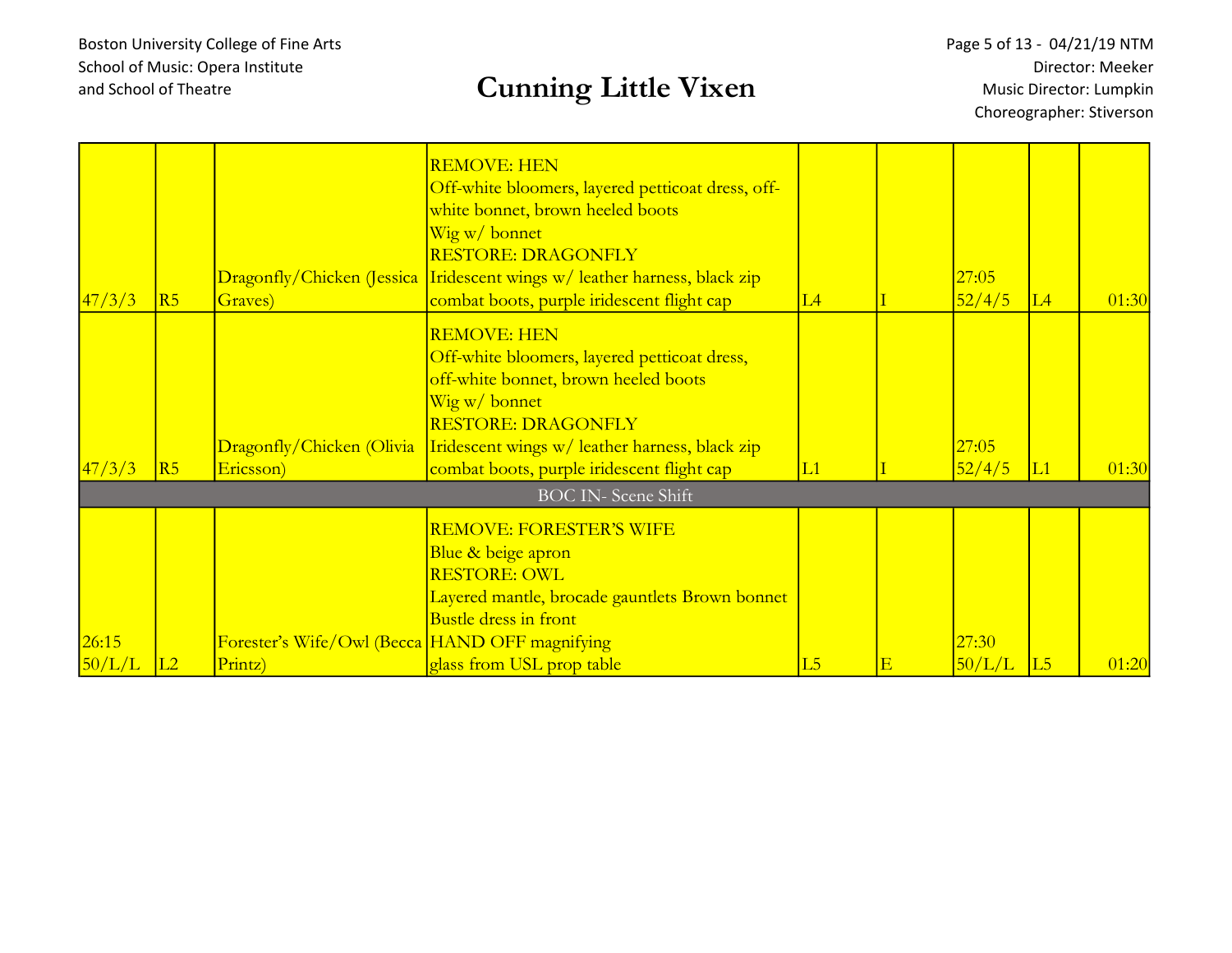## and School of Theatre and School of Theatre

Page 6 of 13 - 04/21/19 NTM Director: Meeker Music Director: Lumpkin Choreographer: Stiverson

| 26:15<br>50/L/L | R5             | Marie Iacoviello)                                 | <b>REMOVE: HEN</b><br>Off-white bloomers, layered petticoat dress, off-<br>white bonnet, redstockings, brown heeled<br>boots<br><b>RESTORE: CRICKET</b><br>Tan & black stockings, brown breeches, brown<br>tailcoat w/ silk dickie, tie, long leather claws,<br>Cricket/Chicken/Cub (Ann-oxfords Brown headband w/<br>antennae                                            | Dressing<br>Room | G | 43:20<br>88/1/1       | L <sub>3</sub> | 17:05    |
|-----------------|----------------|---------------------------------------------------|---------------------------------------------------------------------------------------------------------------------------------------------------------------------------------------------------------------------------------------------------------------------------------------------------------------------------------------------------------------------------|------------------|---|-----------------------|----------------|----------|
| 26:15<br>50/L/L | R <sub>5</sub> | Grasshopper/Chicken/Cub<br>(Anna Carolina Pelaes) | <b>REMOVE: HEN</b><br>Muslin petticoat w/attached smock, off-white<br>bloomers, ankle boots, burgundy legwarmers,<br>black cotton stockings (under legwarmers)<br>Wig w/bonnet<br><b>RESTORE: GRASSHOPPER</b><br>Yellow stockings, white camisole, green<br>breeches,<br>green tailcoat, green quilted collar, black shoes,<br>green canvas spats<br>Headband w/ antennae | Dressing<br>Room | G | 43:20<br>88/1/1       | L <sub>3</sub> | 17:05    |
| 26:15<br>50/L/L | R1             | Squirrel/Dog (Jade Espina)                        | <b>REMOVE: DOG</b><br>Collar, brown fingerless gloves<br>RESTORE: SQUIRREL<br>Tan ruff collar, giant squirrel tail (suspended on<br>belt, carried by rope), socks pulled up, tuck in<br>tail<br>Wig change                                                                                                                                                                | Dressing<br>Room | D | 58:25<br>$116/2/2$ R2 |                | 32:10:00 |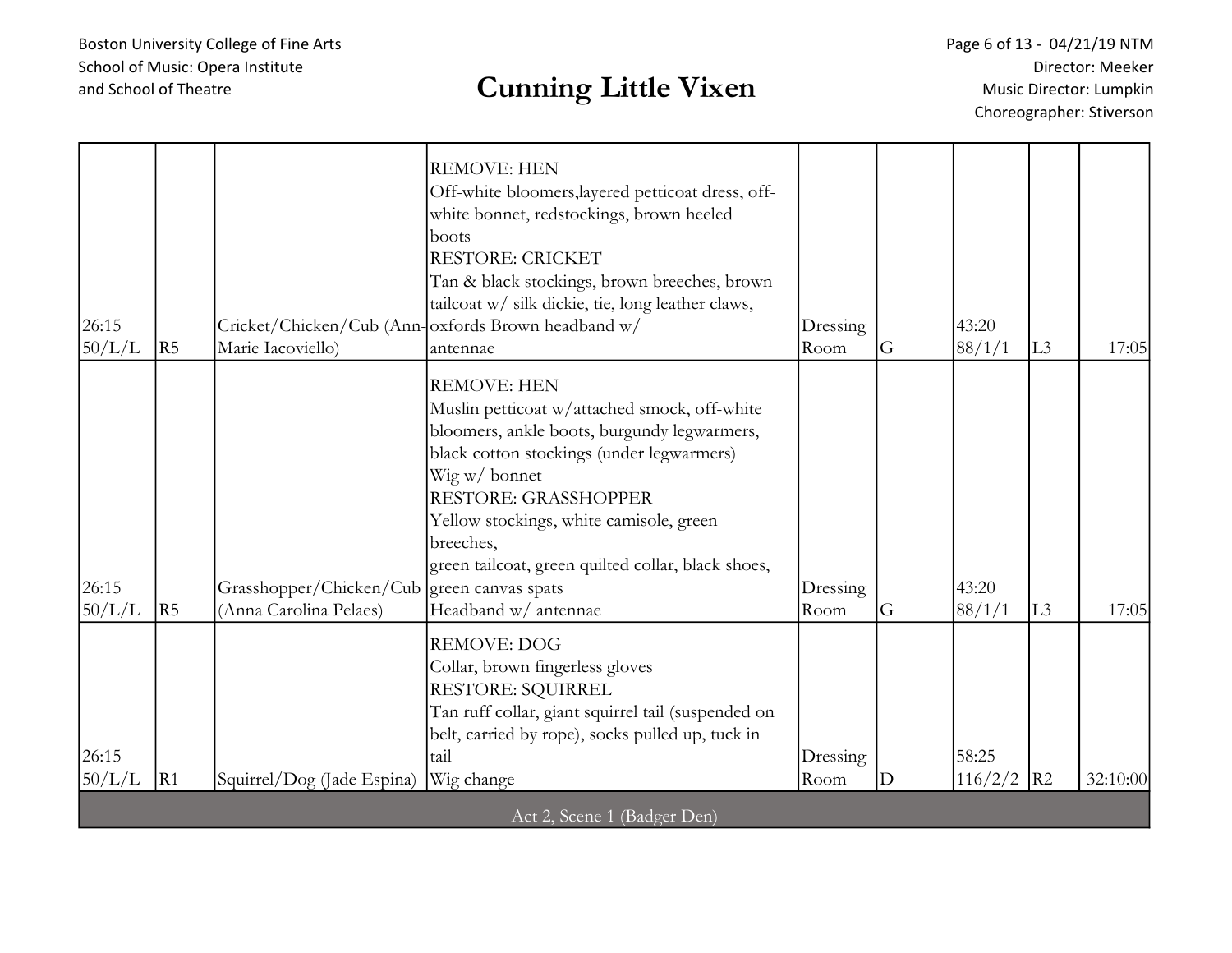| 29:35<br>59/5/4 | R5 | Badger/Pastor (Blake<br>Jennings)                                       | <b>REMOVE: BADGER</b><br>Afghan robe, leather gloves w/ claws<br>Eyebrow, mutton chops<br><b>ADD: PASTOR</b><br>Navy frock coat (stock on outside of coat)<br>ADD pipe                                                                      | R <sub>5</sub>   | $\overline{C}$ | 30:05<br>60/5/1  | R5             | 00:30    |
|-----------------|----|-------------------------------------------------------------------------|---------------------------------------------------------------------------------------------------------------------------------------------------------------------------------------------------------------------------------------------|------------------|----------------|------------------|----------------|----------|
|                 |    |                                                                         | Act 2, Scene 2 (Tavern)                                                                                                                                                                                                                     |                  |                |                  |                |          |
| 36:25<br>72/5/1 | R2 | Woodpecker/Innkeeper's<br>Wife Allison Ritter)                          | REMOVE: INNKEEPER'S WIFE<br>Gray floral skirt, tan waist apron (QR)<br>Wig w/ gray headscarf<br><b>RESTORE: WOODPECKER</b><br>Layered yellow collar, yellow apron, fingerless<br>gauntlets, shoulder points,<br>rosary<br>Feather headpiece | Dressing<br>Room | Ε              | 59:45<br>118/2/3 | R5             | 23:20    |
| 36:25           |    | Innkeeper / Boar (Dylan                                                 | <b>REMOVE: INNKEEPER</b><br>Gray fisherman hat, olive apron<br><b>ADD: BOAR</b><br>Quilted backpack w/ tufts of boar bristles, boar                                                                                                         | Dressing         |                | 61:00            |                |          |
| 72/5/1          | R2 | Gregg)                                                                  | head hat, brown leather gloves w/ hooves                                                                                                                                                                                                    | Room             | F              | 126/2/1          | L <sub>3</sub> | 24:35:00 |
|                 |    |                                                                         | Act 2, Scene 3 (Drunken Walks)                                                                                                                                                                                                              |                  |                |                  |                |          |
| 43:20<br>87/5/1 | L5 | Mosquito/Schoolmaster<br>(Dongwhi Baek, Eric Carey) Goggles w/ antennae | REMOVE: SCHOOLMASTER<br>Glasses, top coat, sunflower<br>RESTORE: MOSQUITO<br>Backpack-mounted wings, furry black neck-ruff<br>*Coattails up, vest tails down                                                                                | Dressing<br>Room | С              | 60:20<br>123/2/1 | R5             | 17:00    |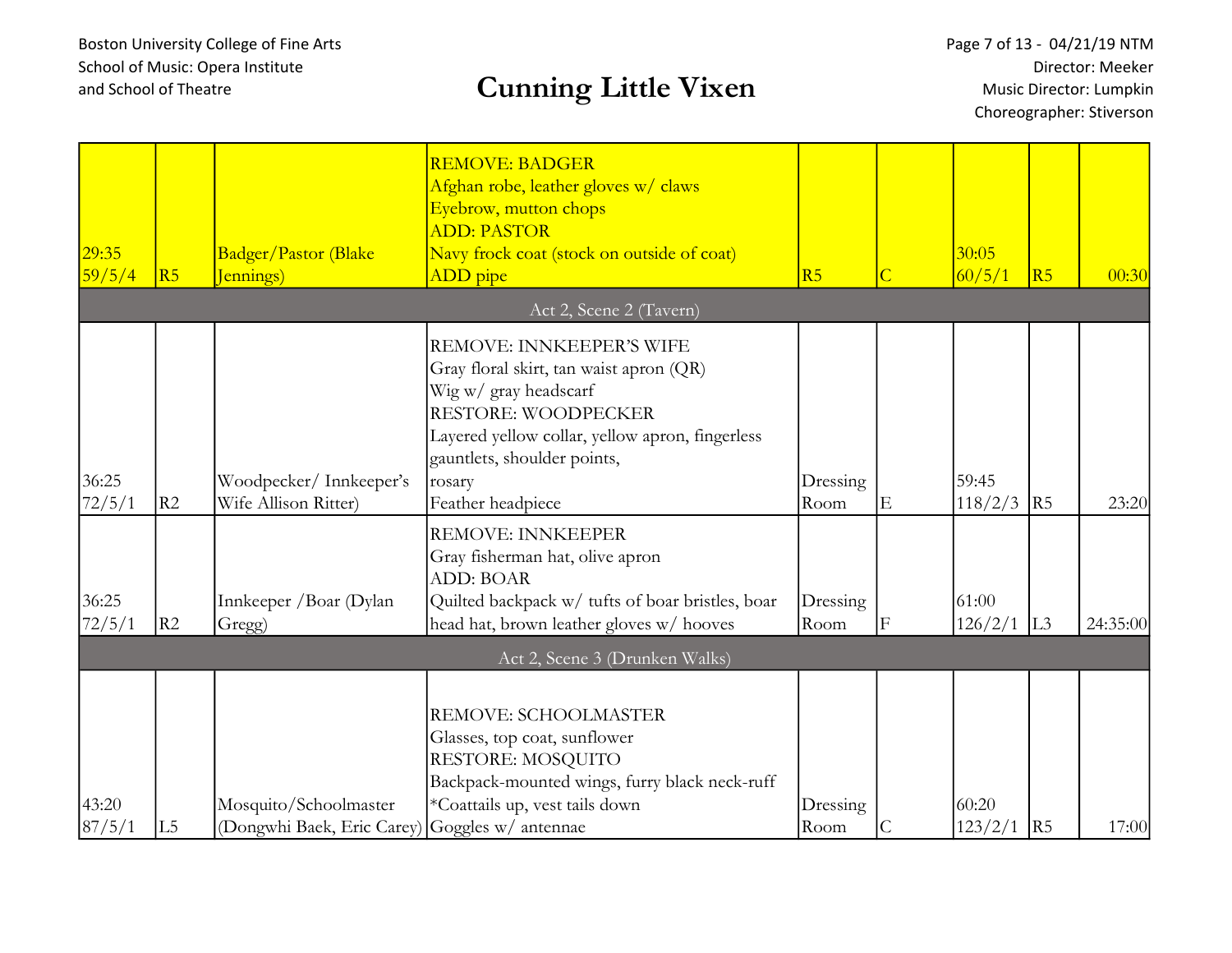| 43:25<br>87/5/4     | R5 | Badger/Pastor (Blake<br>Jennings) | <b>REMOVE: PASTOR</b><br>Navy frock coat, pince-nez spectacles (put back in<br>breast pocket of vest)<br><b>RESTORE: BADGER</b><br>Afghan robe, leather gloves w/ claws, metal<br>spectacles<br>Makeup check<br>Eyebrows, mutton chops                                                                                                                                                         | Dressing<br>Room | 60:35<br>124/2/1 | R1 | 17:10 |
|---------------------|----|-----------------------------------|------------------------------------------------------------------------------------------------------------------------------------------------------------------------------------------------------------------------------------------------------------------------------------------------------------------------------------------------------------------------------------------------|------------------|------------------|----|-------|
| $43:25 - 87/5/4$    |    |                                   | C Put wings on Mosquito/Schoolmaster (Dongwhi Baek, Eric Carey)                                                                                                                                                                                                                                                                                                                                |                  |                  |    |       |
|                     |    |                                   | Act 2, Scene 4 (Vixen and Fox Wedding)                                                                                                                                                                                                                                                                                                                                                         |                  |                  |    |       |
|                     |    |                                   | End of Act 2: Intermission                                                                                                                                                                                                                                                                                                                                                                     |                  |                  |    |       |
| Dressing Room-<br>H |    | Frog/Fox Cub (Natalie<br>Barnaby) | <b>REMOVE: FROG</b><br>Green & brown stockings, green breeches, chartreuse shirt, green & brown jacket, green boots w/<br>slip-on shoes inside, large webbed flipper gloves, stuffed cable-knit green ruff<br>Frog head cap<br><b>ADD: FOX KIT</b><br>Rust pinafore, orange ombre skirt, red & white shirt, brown boots, black pantaloons, black<br>stockings, black elastic sock garters, Wig |                  |                  |    |       |
| Dressing Room-<br>G |    | Marie Iacoviello)                 | <b>REMOVE: CRICKET</b><br>Tan & black stockings, brown breeches, brown tailcoat w/ silk dickie, tie, long leather claws,<br>oxfords, white tank top Brown headband w/ antennae<br><b>ADD: FOX KIT</b><br>Orange blouse, linen overalls dress, black fingerless mitts, black pantaloons, black elastic sock<br>Cricket/Chicken/Cub (Ann-garters, black stockings, black boots<br>Wig            |                  |                  |    |       |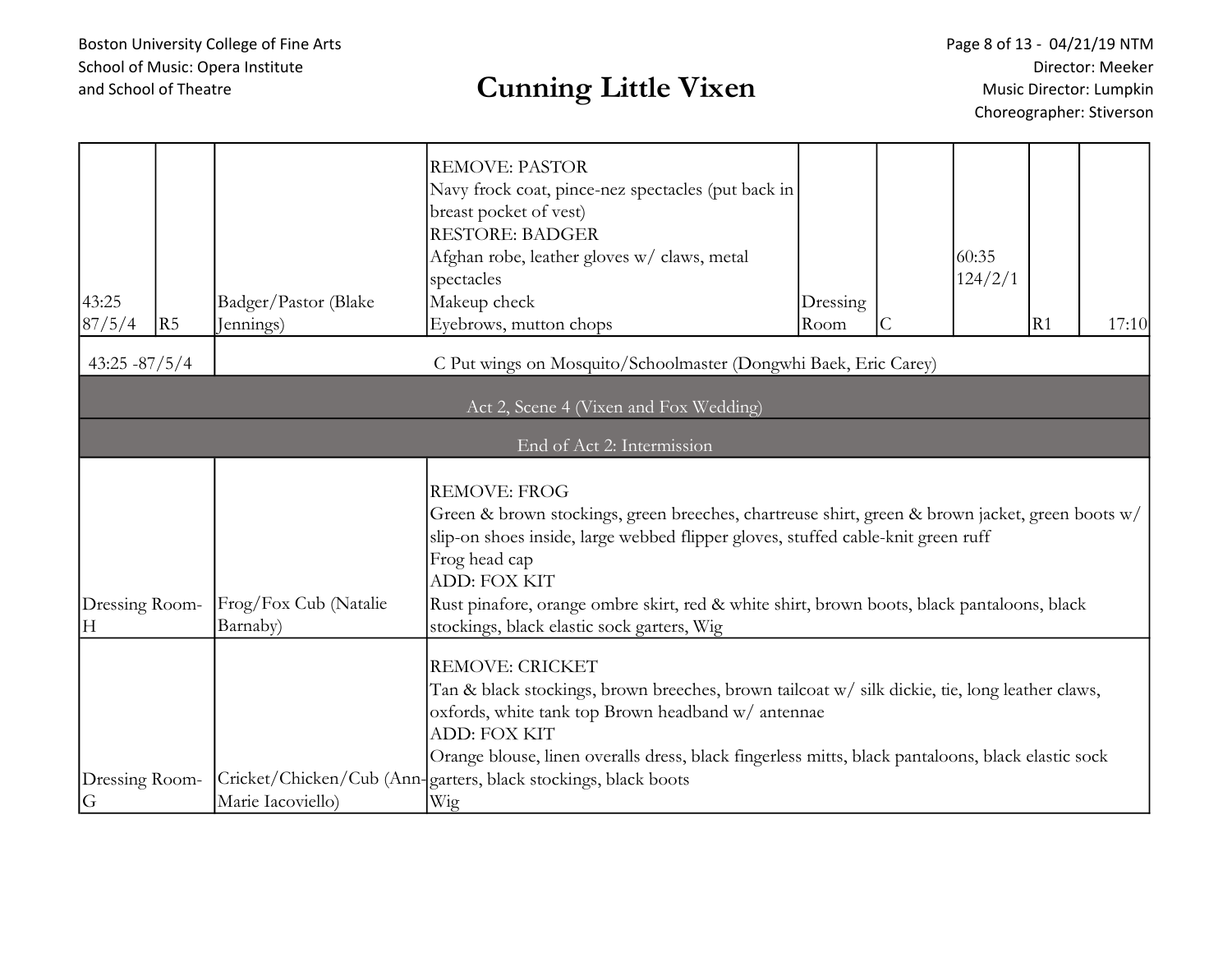| Dressing Room-<br>G                             | (Anna Carolina Pelaes)                                                       | REMOVE: GRASSHOPPER<br>Yellow stockings, white camisole, green breeches, green tailcoat, green quilted collar, black shoes,<br>green canvas spats<br>Headband w/ antennae<br>Grasshopper/Chicken/Cub ADD: FOX KITKneepads, black cotton stockings, black elastic sock garters, button-<br>front dress, black fingerless mitts, ankle boots Wig |
|-------------------------------------------------|------------------------------------------------------------------------------|------------------------------------------------------------------------------------------------------------------------------------------------------------------------------------------------------------------------------------------------------------------------------------------------------------------------------------------------|
| Dressing Room-FGregg)                           | Innkeeper / Boar (Dylan                                                      | <b>REMOVE: BOAR</b><br>Quilted backpack w/ tufts of boar bristles, boar head hat, brown leather gloves w/ hooves<br><b>RESTORE: INNKEEPER</b><br>Gray fisherman hat, olive apron                                                                                                                                                               |
| Dressing Room-F Frank Rosamond)                 | Wolf/Poacher (Isaac Kim,                                                     | Underdress game bag under WOLF coat                                                                                                                                                                                                                                                                                                            |
| Dressing Room-<br>E                             | Woodpecker/Innkeeper's<br>Wife (Allison Ritter)                              | REMOVE: WOODPECKER<br>Layered yellow collar, yellow apron, fingerless gauntlets, shoulder points, rosary<br>RESTORE: INNKEEPER'S WIFE<br>Gray floral skirt, tan waist apron (QR) Wig w/ gray headscarf                                                                                                                                         |
| Dressing Room-<br>$\mathsf C$<br>$\overline{F}$ | Mosquito/Schoolmaster<br>LOAD quick change basket (navy frock coat, glasses) | REMOVE: MOSQUITO<br>Backpack-mounted wings, furry black neck-ruff Goggles w/ antennae<br><b>ADD: SCHOOLMASTER</b><br>(Dongwhi Baek, Eric Carey) Glasses, sunflower in lapel *Coattails down, vest tails up                                                                                                                                     |
|                                                 |                                                                              | Act 3, Scene 1 (Fox Fam and Vixen Death)                                                                                                                                                                                                                                                                                                       |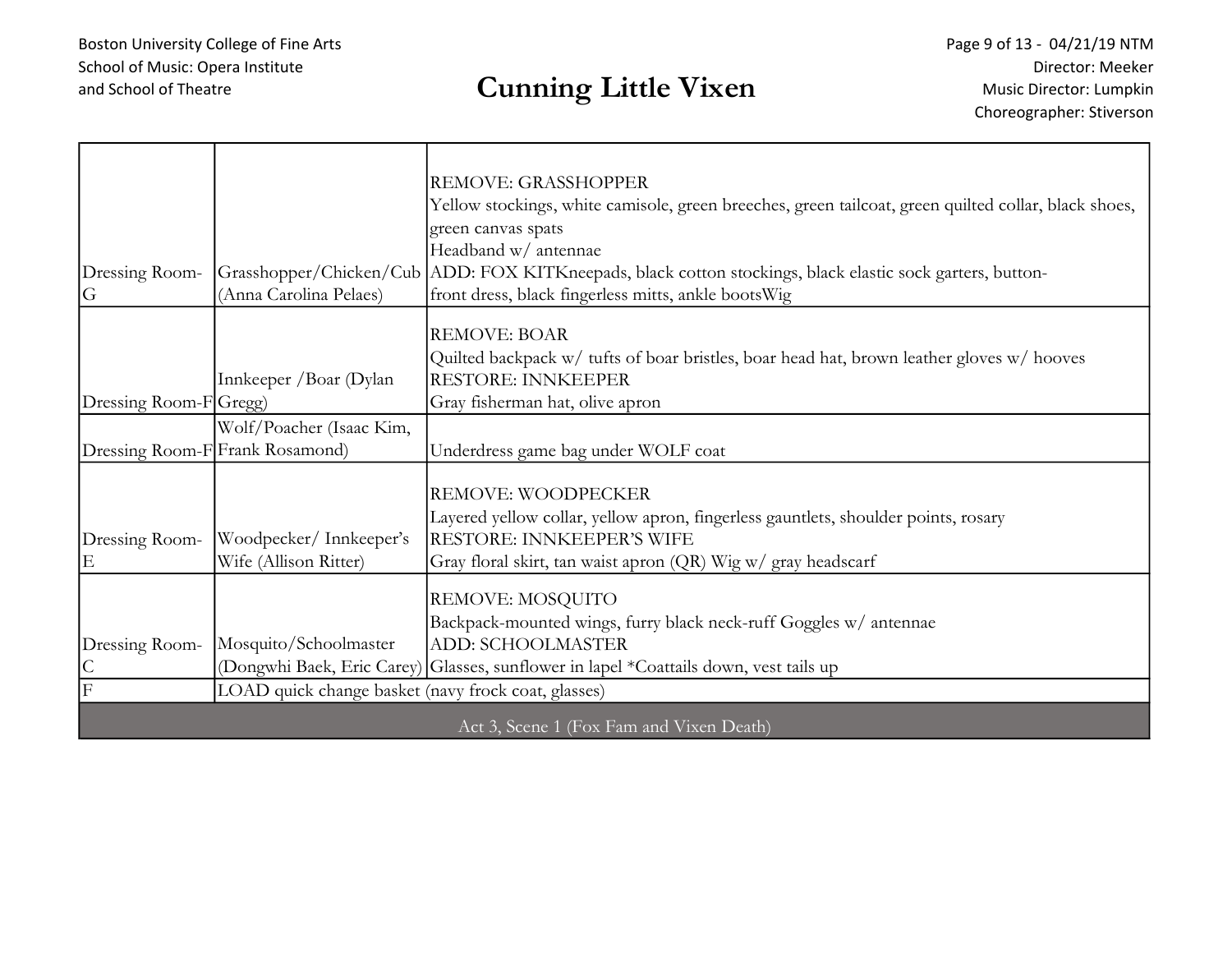| $1:40-$<br>133/1/1 | $\overline{R5}$ | Wolf/Poacher (Isaac Kim,<br><b>Frank Rosamond</b> ) | <b>REMOVE: WOLF</b><br>Gray/brown frock coat, black leather gloves<br>w/claws<br><b>ADD: HARASTA</b><br>Game bag, wide-brim hat Goatee<br><b>HAND OFF dead animal basket</b>                                                                                                                                                               | R5       | $\mathbf{F}$ | 2:05<br>$133/4/2$ R5 |                 | 00:25 |
|--------------------|-----------------|-----------------------------------------------------|--------------------------------------------------------------------------------------------------------------------------------------------------------------------------------------------------------------------------------------------------------------------------------------------------------------------------------------------|----------|--------------|----------------------|-----------------|-------|
|                    |                 |                                                     | Act 3, Scene 2 (Tavern)                                                                                                                                                                                                                                                                                                                    |          |              |                      |                 |       |
| 16:02              |                 | Cricket/Chicken/Cub (Ann-w/antennae)                | REMOVE: FOX KIT<br>Orange blouse, linen overalls dress, black<br>fingerless mitts, black pantaloons, black elastic<br>sock garters, black stockings, black boots<br><b>RESTORE: CRICKET</b><br>Tan & black stockings, brown breeches,<br>brown tailcoat w/ silk dickie, tie, long leather<br>claws, oxfords, white tank top Brown headband | Dressing | G            | 25:00                |                 |       |
| 160/1/1            | L1              | Marie Iacoviello)                                   | Hair change                                                                                                                                                                                                                                                                                                                                | Room     |              | 170/4/3              |                 | 08:58 |
| 16:02              |                 | Young Vixen/Fox Cub                                 | REMOVE: FOX KIT<br>Wig<br>RESTORE: YOUNG VIXEN<br>Patchwork sweater coat (into box), white dress                                                                                                                                                                                                                                           | Dressing |              | 25:05                |                 |       |
| 160/1/1            | L1              | (Caroline Bourg)                                    | Wig                                                                                                                                                                                                                                                                                                                                        | Room     | Н            | 170/4/5              | $\overline{R5}$ | 09:03 |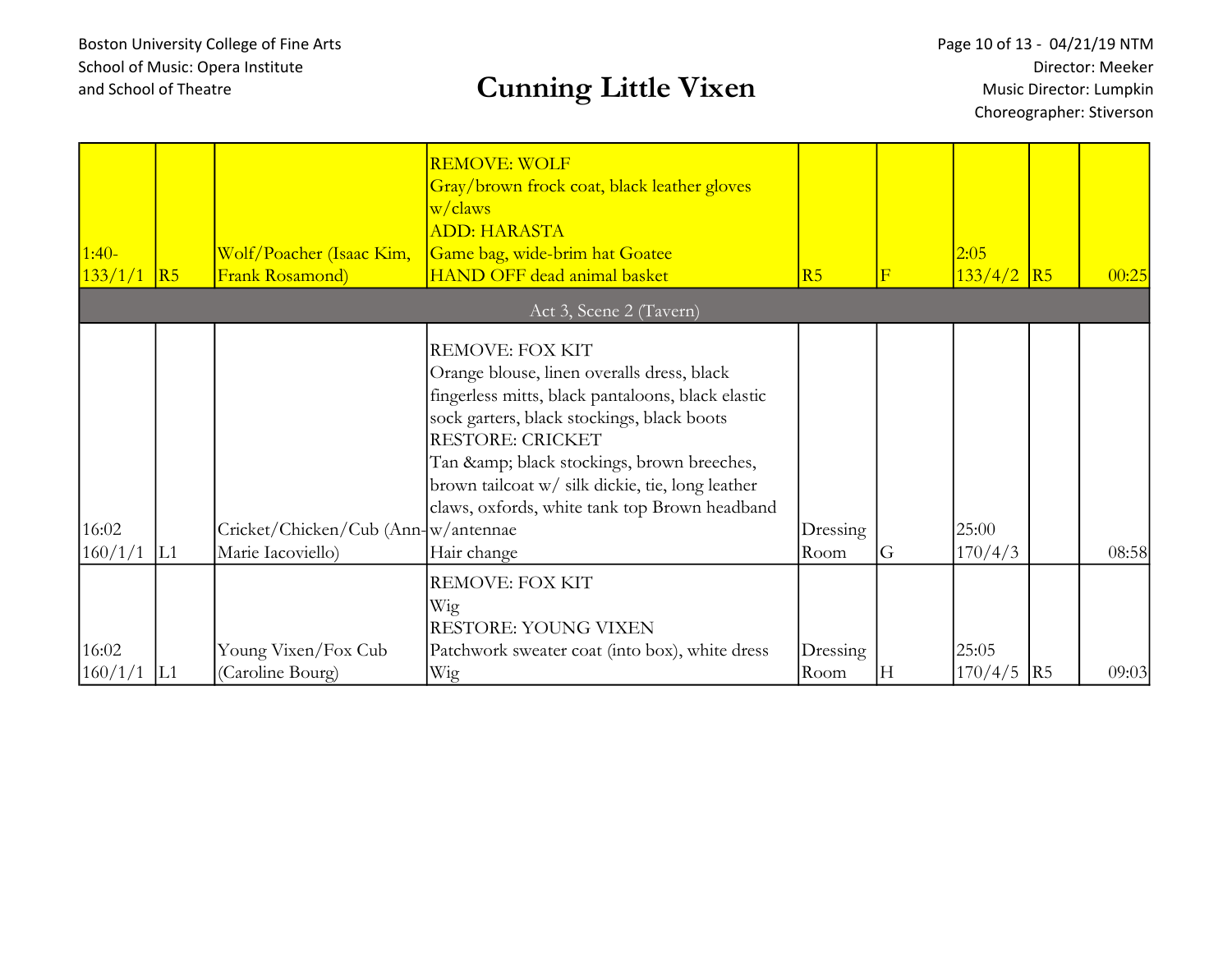| 16:02<br>160/1/1 | L1 | Grasshopper/Chicken/Cub green canvas spats<br>(Anna Carolina Pelaes) | <b>REMOVE: FOX KIT</b><br>Kneepads, black cotton stockings, black elastic<br>sock garters, button-front dress, black fingerless<br>mitts, ankle boots<br>Wig<br>RESTORE: GRASSHOPPER<br>Yellow stockings, white camisole, green<br>breeches,<br>green tailcoat, green quilted collar, black shoes,<br>Headband w/ antennae                                                                                    | Dressing<br>Room | G | 30:00<br>$177/2/1$ R1 | 13:55 |
|------------------|----|----------------------------------------------------------------------|---------------------------------------------------------------------------------------------------------------------------------------------------------------------------------------------------------------------------------------------------------------------------------------------------------------------------------------------------------------------------------------------------------------|------------------|---|-----------------------|-------|
| 16:02<br>160/1/1 | L1 | Frog/Fox Cub (Natalie<br>Barnaby)                                    | <b>REMOVE: FOX KIT</b><br>Rust pinafore, orange ombre skirt, red &<br>white shirt, brown boots, black pantaloons, black<br>stockings, black elastic sock garters<br>Wig<br><b>RESTORE: FROG</b><br>Green & brown stockings, green breeches,<br>chartreuse shirt, green & brown jacket, green<br>boots w/ slip-on shoes inside, large webbed<br>flipper gloves, stuffed cable-knit green ruff<br>Frog head cap | Dressing<br>Room | H | 32:25<br>$181/1/2$ R1 | 16:23 |
| 16:50<br>161/2/2 | R1 | Wolf/Poacher (Isaac Kim,<br>Frank Rosamond)                          | REMOVE: HARASTA<br>Game bag Wide-brim hat<br><b>RESTORE: WOLF</b><br>Gray/brown frock coat, black leather gloves<br>w/claws<br>Hair change                                                                                                                                                                                                                                                                    | Dressing<br>Room | F | 31:30<br>$179/1/3$ L1 | 14:40 |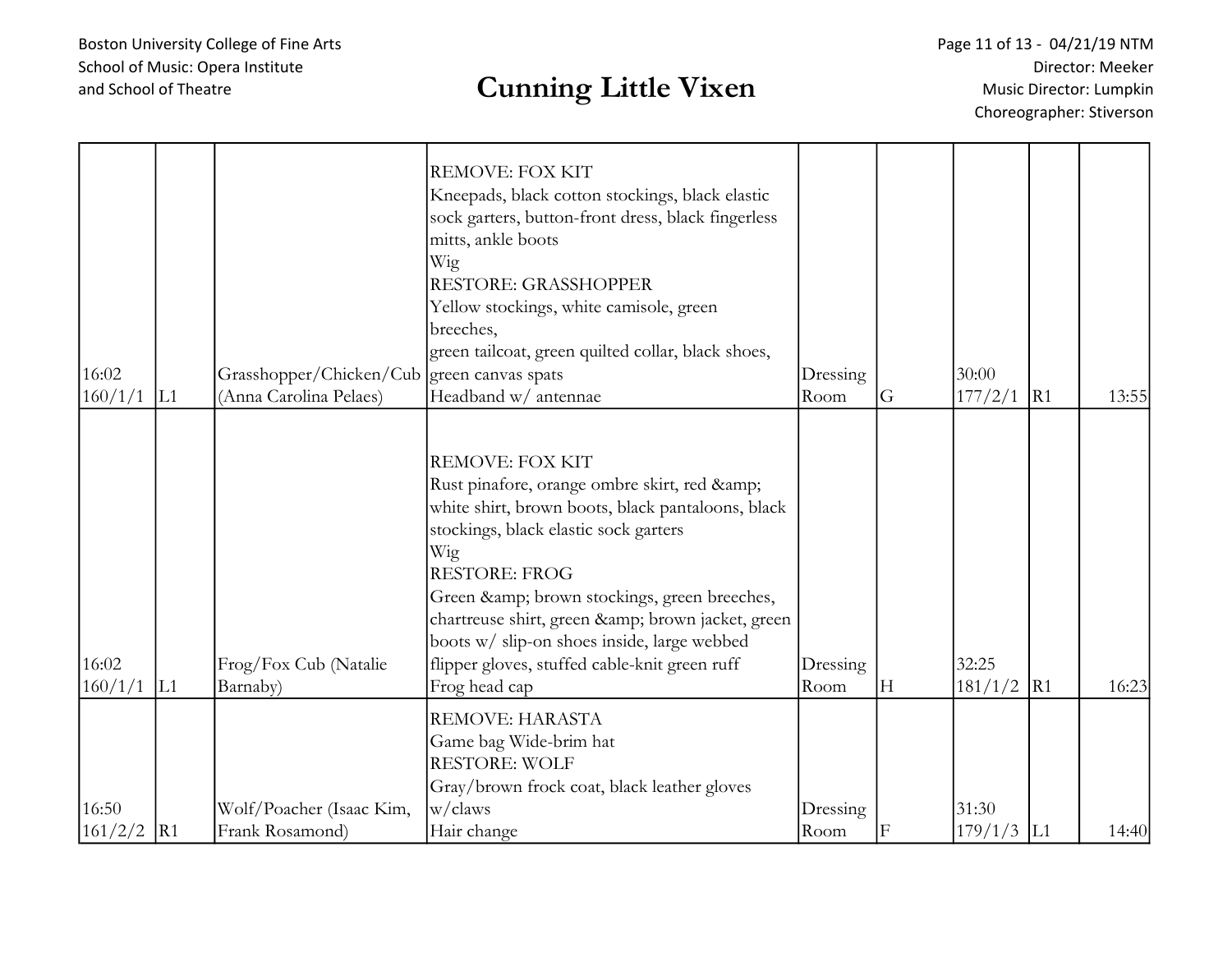| 18:05<br>162/2/2      | R5             | Innkeeper / Boar (Dylan<br>Gregg)                                | <b>REMOVE: INNKEEPER</b><br>Gray fisherman hat, olive apron<br><b>RESTORE: BOAR</b><br>Quilted backpack w/ tufts of boar bristles, boar<br>head hat, brown leather gloves w/hooves<br>Makeup check in                                   | Dressing<br>Room | F                       | 29:45<br>176/3/3                          | L <sub>3</sub> | 11:40 |
|-----------------------|----------------|------------------------------------------------------------------|-----------------------------------------------------------------------------------------------------------------------------------------------------------------------------------------------------------------------------------------|------------------|-------------------------|-------------------------------------------|----------------|-------|
| 24:45<br>170/2/1      | R <sub>2</sub> | Woodpecker/Innkeeper's<br>Wife (Allison Ritter)                  | <mark>REMOVE: INNKEEPER'S WIFE</mark><br>Gray floral skirt, tan waist apron (QR) Wig w/<br>gray headscarf<br><b>RESTORE: WOODPECKER</b><br>Layered yellow collar, yellow apron, fingerless<br>gauntlets, shoulder points,<br>rosary Wig | R5               | $\overline{\mathrm{E}}$ | 29:15<br>175/4/4                          | R5             | 04:30 |
| 24:45<br>170/2/1      | R2             | Mosquito/Schoolmaster<br>(Dongwhi Baek, Eric Carey) Hair restore | <mark>REMOVE: SCHOOLMASTER</mark><br>Glasses, sunflower<br>RESTORE: MOSQUITO<br>Goggles w/ antennae, backpack-mounted<br>wings,<br>furry black neck-ruff<br>*Coattails up, vest tails down                                              | R5               | $\overline{C}$          | 30:00<br>177/1/3                          | R5             | 05:15 |
| 31:15<br>$178/L/L$ L2 |                | Mosquito/Schoolmaster<br>(Dongwhi Baek, Eric Carey) tails up     | <b>REMOVE: MOSQUITO</b><br>Backpack-mounted wings, furry black neck-ruff<br>Goggles w/ antennae<br><b>ADD: SCHOOLMASTER</b><br>Glasses, sunflower in lapel *Coattails down, vest                                                        | L1               | $\overline{C}$          | 33:50<br>183/L/L<br>(FOR<br><b>BOWS</b> ) | L1             | 02:35 |